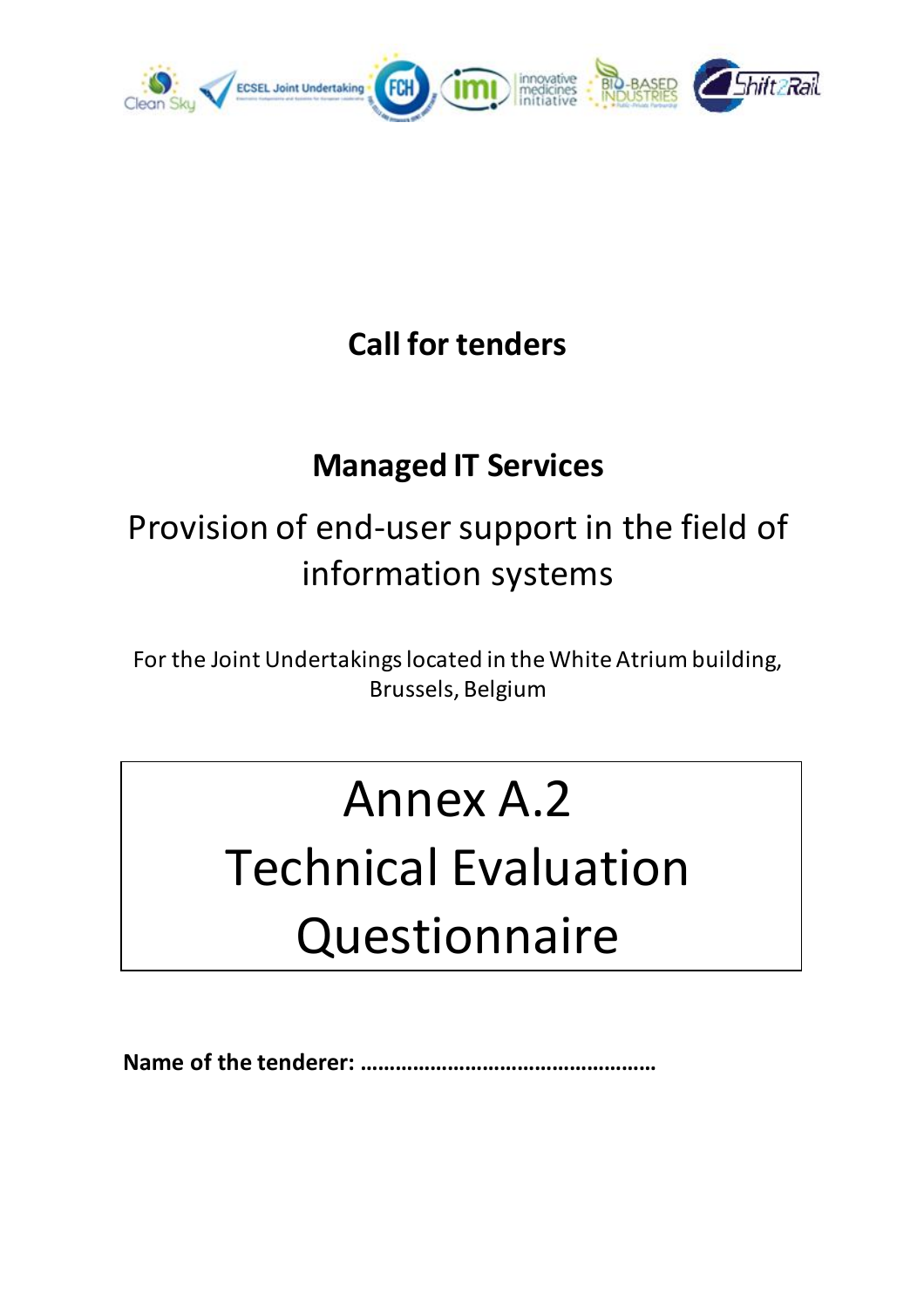#### **TECHNICAL EVALUATION**

Tenderers have to fill in this Technical Evaluation Questionnaire.

Please note that answering the below technical evaluation questions only by doing crossreferences to another answer is not permitted. Each question has to be answered individually.

Tenderers are asked to provide specific documents relevant to this Call for Tenders and not general purpose or marketing materials. Tenders should not contain answers with text that is irrelevant with the questions asked or text that is too generic and not customised for the specific Call for Tenders in a comprehensive and concise manner: submission of such answers will be taken into account by the Evaluation Committee in its scoring.

#### **Please note that pricing information must not be included in answers to the technical evaluation questions and supporting documents.**

By submitting a tender, tenderers are committing themselves to provide the services in full compliance with the tender specifications and annexes. Any answers that are not compliant with the requirements of the tender specifications and annexes will not be taken into account during contract execution when the provisions of the tender specifications take precedence. Non-compliant answers will however negatively affect the evaluation of the tender.

The below questionnaire contains a set of questions. Please note that answers to those questions are contractually binding.

There is a specified maximum number of pages per answer. This number must not be exceeded. The Evaluation Committee will only evaluate and take into account text that is drafted from the beginning of an answer until the end of the page number indicated as maximum page limit. Any text after the maximum page count indicated will be disregarded and not taken into account (positively or negatively) in the technical evaluation. The JUs reserve the right to request tenderers to provide a copy of their answers in a format that permits electronic word searching (e.g. .docx or equivalent).

#### **INTRODUCTION**

The tenderer is asked to submit 7 documents that show a coherent approach to the provision of the requested services according to the tender specifications.

The documents should be "self-contained" (i.e. contain all information relevant to allow evaluation for the respective criterion).

The tenderers must use the numbering and titles specified below.

#### **1. EVALUATION OF THEOFFER – TECHNICAL EVALUATION**

Tenderers have to fill-in this Technical Evaluation Questionnaire and provide the requested supporting documentation. The technical evaluation of the offers will be based on a rating of the quality criteria indicated in the table below: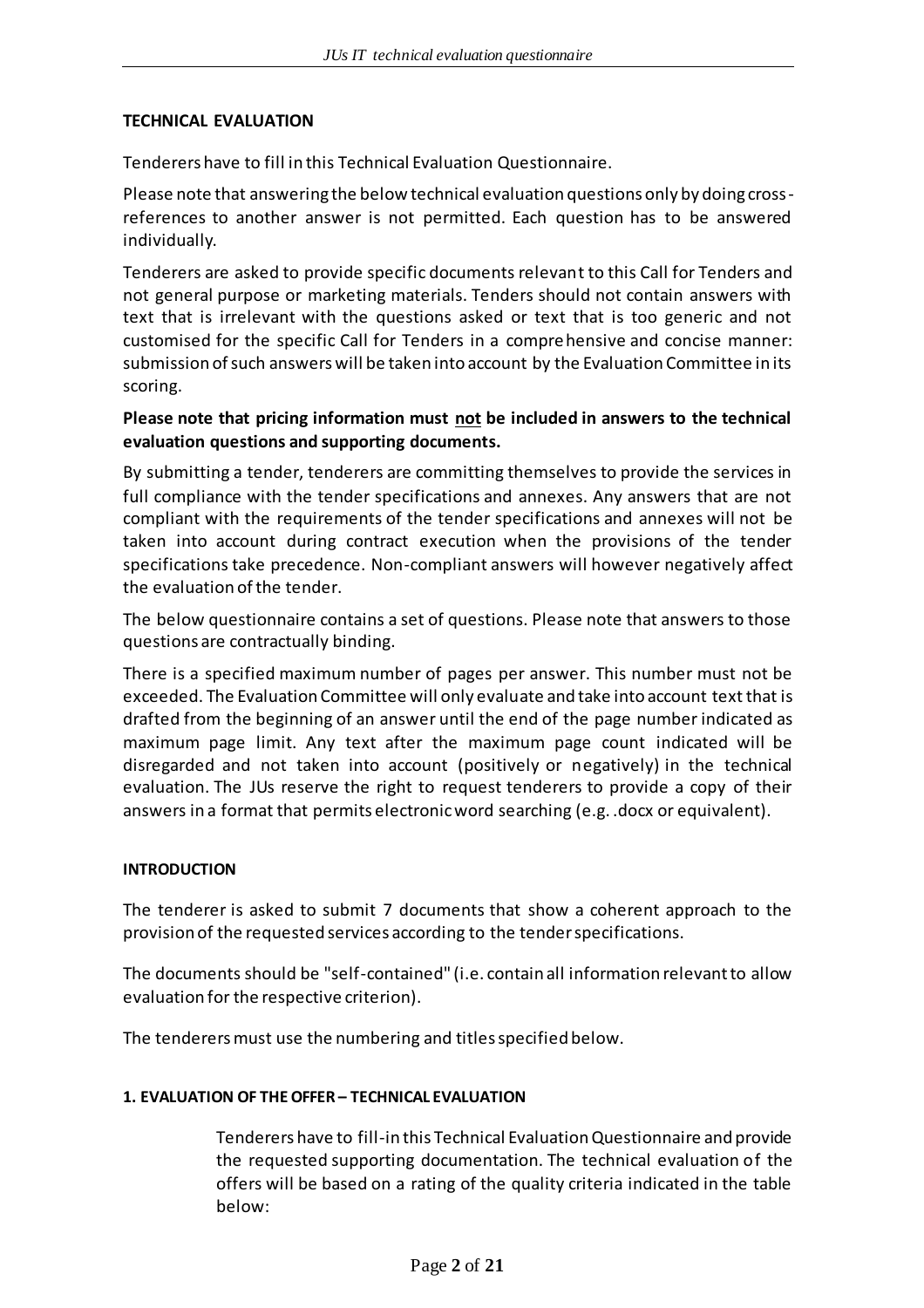| <b>Criterion</b>                                                                                                                                                                                                                                                                                                                     | Maximum<br>points | Minimum points to<br>obtain |
|--------------------------------------------------------------------------------------------------------------------------------------------------------------------------------------------------------------------------------------------------------------------------------------------------------------------------------------|-------------------|-----------------------------|
| Overall management of the contract<br>1.<br>Overall Vision and Approach<br>$\circ$<br>(max. 10 Points)<br>Phase-in, phase-out (max. 10<br>$\circ$<br>Points)<br>Reporting and meeting minutes<br>$\circ$<br>(max. 10 Points)<br>Quality Control (max. 10 Points)<br>$\circ$                                                          | 40                | 20 (50%)                    |
| Servicedesk - Provisioning of end-user support<br>2.<br>Overall Vision and Approach<br>$\circ$<br>(max. 10 Points)<br>Service Delivery Plan (max. 40<br>$\circ$<br>Points)<br>Management of servicedesk<br>$\circ$<br>(max. 50 Points)<br>Approach to Service Level<br>$\circ$<br>Management (max. 50 Points)                        | 150               | 75 (50%)                    |
| Network infrastructure Management<br>3.<br>Overall Vision and Approach<br>$\circ$<br>(max. 10 Points)<br>Network Connectivity and<br>$\circ$<br>Management (max. 30 Points)<br>Wireless Infrastructure (max. 30<br>$\circ$<br>Points)<br>VPN or equivalent technology<br>$\circ$<br>(max. 30 Points)                                 | 100               | 50 (50%)                    |
| Hardware Management & Support<br>4.<br>Overall Vision and Approach<br>$\circ$<br>(max. 20 Points)<br>Setup and installation of end-user<br>$\circ$<br>equipment (max. 30 Points)<br>Multi-functional devices (MFDs)<br>$\circ$<br>management (max. 10 Points)<br>Equipment Repair Services &<br>$\circ$<br>Disposal (max. 10 Points) | 70                | 35 (50%)                    |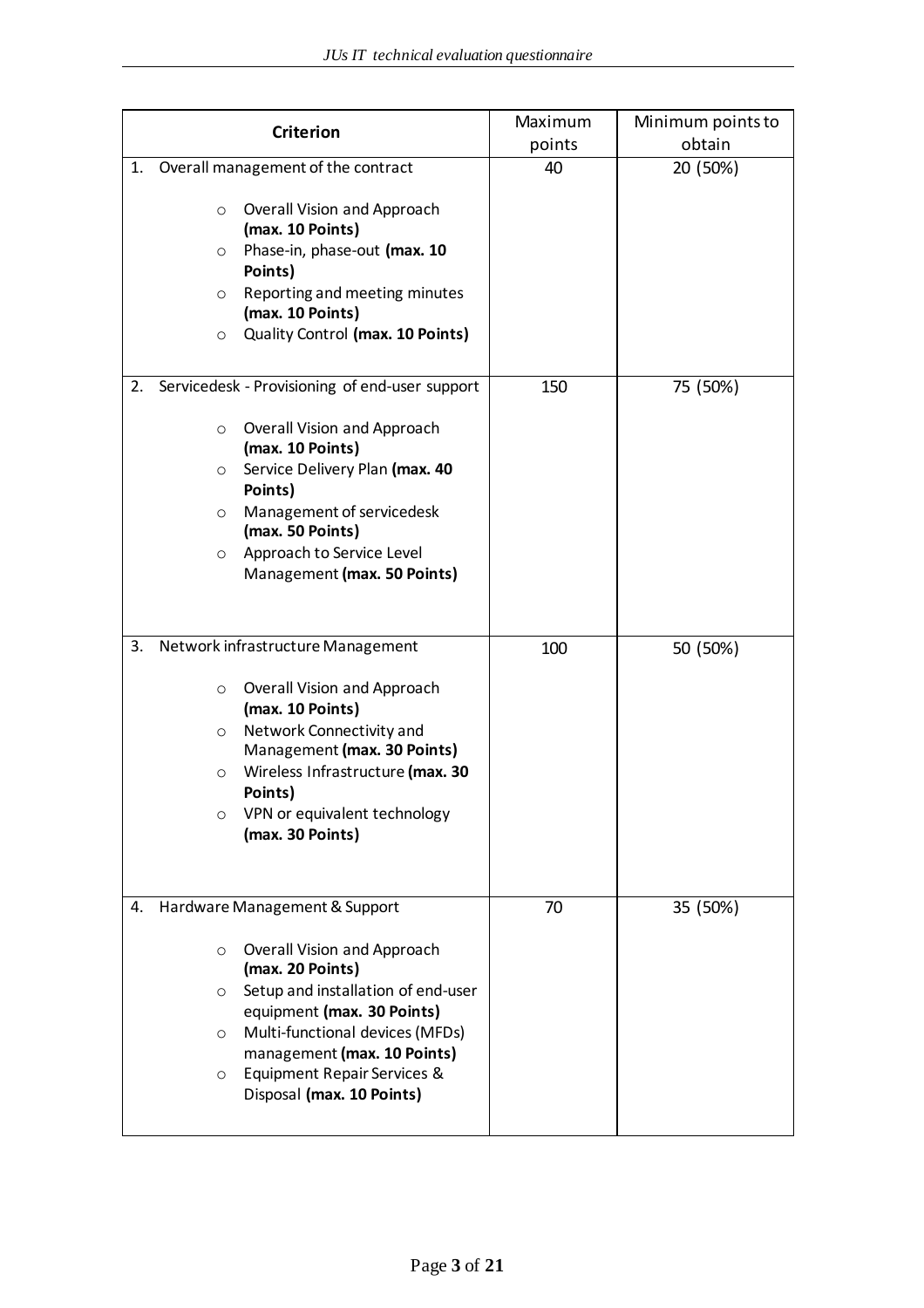| 5. |                                    | <b>Application Services Management</b>                                                                                                                                                                           | 90  | 45 (50%)  |
|----|------------------------------------|------------------------------------------------------------------------------------------------------------------------------------------------------------------------------------------------------------------|-----|-----------|
|    | $\circ$<br>O<br>$\circ$<br>$\circ$ | Overall Vision and Approach (max<br>10 Points)<br>Server OS and application<br>maintenance (max 30 Points)<br>Client OS and application<br>maintenance (max 20 Points)<br>Security Management (max 30<br>Points) |     |           |
| 6. |                                    | Voice and Telecom / PABX end-user support                                                                                                                                                                        | 90  | 45 (50%)  |
|    | $\circ$                            | Overall Vision and Approach (max<br>10 Points)                                                                                                                                                                   |     |           |
|    | O                                  | End-user telephone support (max<br>20 Points)                                                                                                                                                                    |     |           |
|    | $\circ$                            | Maintenance and upgrade of the<br>PABX (max 20 Points)                                                                                                                                                           |     |           |
|    | $\circ$                            | Evolution towards unified                                                                                                                                                                                        |     |           |
|    | $\circ$                            | communications (max 20 Points)<br>Reporting (all itemisation by JU)<br>and billing solution (max 20<br>Points)                                                                                                   |     |           |
| 7. |                                    | Microsoft Cloud Support Services                                                                                                                                                                                 | 60  | 30 (50%)  |
|    | $\circ$                            | Overall Vision and Approach<br>(Max. 10 Points)                                                                                                                                                                  |     |           |
|    | 0                                  | Migration (Max. 25 Points)                                                                                                                                                                                       |     |           |
|    | O                                  | Management and<br>end-user<br>support (Max. 25 Points)                                                                                                                                                           |     |           |
|    | <b>OVERALL RESULT</b>              |                                                                                                                                                                                                                  | 600 | 360 (60%) |

#### **1.1. Thresholds**

For the technical evaluation an overall minimum threshold of 60 % will apply; in addition a minimum threshold of 50% will apply for each criterion. Tenders that do not achieve these minimum thresholds will be eliminated at this stage and not be considered for the financial evaluation.

Each criterion is evaluated through a number of questions. A specific weight is assigned to each question within a criterion or within a sub-criterion.No minimum number of points is allocated to sub-criteria and questions, just maximum points.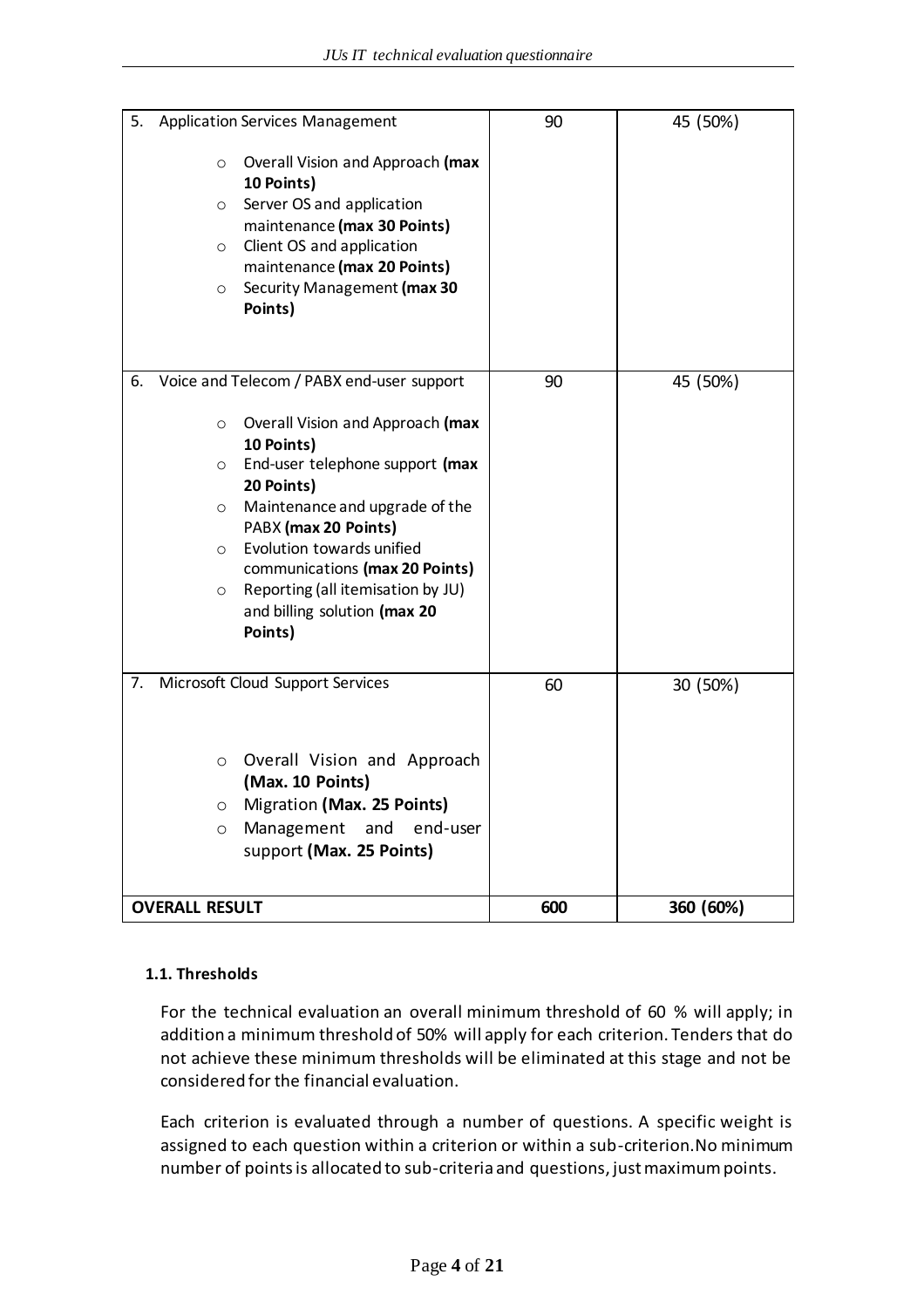#### **1.2. Supporting Documents**

The tenders must provide 7 supporting documents. Supporting documents must show a coherent approach to provide the requested services according to the tenderers specifications.

- Overall management of the contract, **max. 15 pages**
- Delivery of Servicedesk Provisioning of end-user support services, **max. 25 pages**
- Delivery of Network infrastructure Management services, **max. 15 pages**
- Delivery of Hardware Management & Support services, **max. 10 pages**
- Delivery of Application Services Management services, **max. 15 pages**
- Delivery of Voice and Telecom / PABX end-user support services, **max. 10 pages**
- Delivery of Microsoft Cloud Support Services, **max. 20 pages**

Your reply to the question relating to the technical evaluation should respect the maximum of pages indicated above, using font size not less than 11.

#### **1.3. Attachments**

Any additional attachments are not permitted.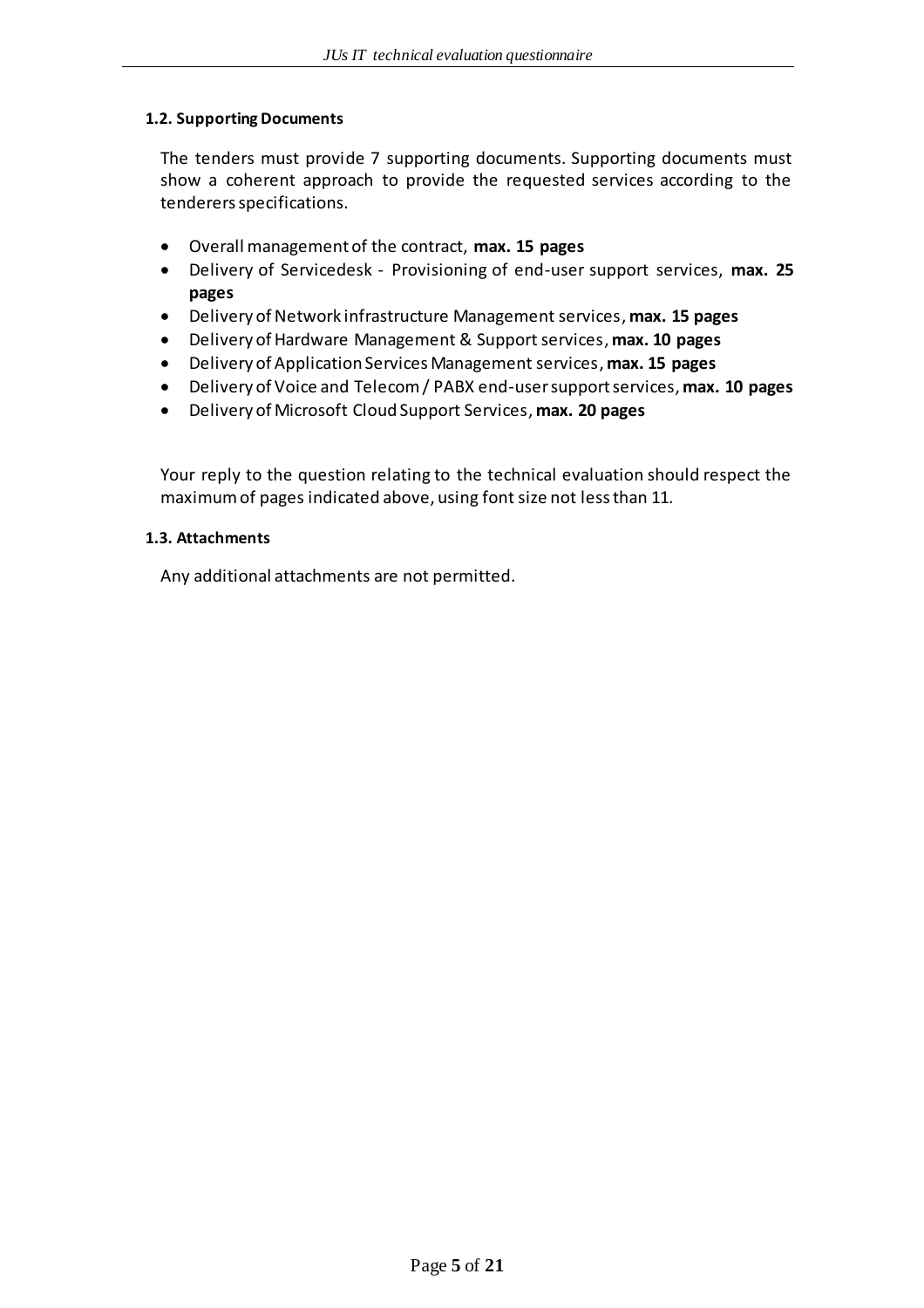#### **2. MANDATORY REQUIREMENTS**

Tenderers have to answer to all mandatory requirements.

| 2.1. Document Submission                                                                                                                                                                                                                                                                                                                                                                                                                                                        |                                       |
|---------------------------------------------------------------------------------------------------------------------------------------------------------------------------------------------------------------------------------------------------------------------------------------------------------------------------------------------------------------------------------------------------------------------------------------------------------------------------------|---------------------------------------|
| 1. Have you submitted the following documents:<br>Overall management of the contract<br>$\bullet$<br>Delivery of Servicedesk - Provisioning of end-user support services<br>Delivery of Network infrastructure Management services<br>Delivery of Hardware Management & Support services<br>Delivery of Application Services Management services<br>Delivery of Voice and Telecom / PABX end-user support services<br>$\bullet$<br>Delivery of Microsoft Cloud Support Services | $\Box$ YES / $\Box$ NO<br>(Mandatory) |
| 2.2. Overall Management Approach                                                                                                                                                                                                                                                                                                                                                                                                                                                |                                       |
| 1. Do you commit to $-$ that whatever the contractual form associated suppliers decide to take,<br>its participants shall not - towards the JUs - behave as individual entities, but to act with<br>solidarity in all aspects, including in their responsibility toward SLA's and liquidated<br>damages?                                                                                                                                                                        | $\Box$ YES / $\Box$ NO<br>(Mandatory) |
| 2. Do you commit to have a single contact person for commercial issues and a single<br>contact person for operational issues?                                                                                                                                                                                                                                                                                                                                                   | $\Box$ YES / $\Box$ NO<br>(Mandatory) |
| <b>3.</b> Do you commit to provide sufficient management resources to conduct the service<br>design and service transition phases $-$ to fully implement the essential service<br>components within 3 months after the signature of the framework contract?                                                                                                                                                                                                                     | $\Box$ YES / $\Box$ NO<br>(Mandatory) |
| 4. In the context of exit management, do you commit to provide full assistance and<br>cooperation to the new contractor, hand-over of the relevant information in an<br>operational format and to assist the new contractor tacking over the service?                                                                                                                                                                                                                           | $\Box$ YES / $\Box$ NO<br>(Mandatory) |
| 5. Do you commit to a formal and thorough handover in case key staff leaves<br>(management, operational management, team leaders, staff with particular<br>knowledge or experience)?                                                                                                                                                                                                                                                                                            | $\Box$ YES / $\Box$ NO<br>(Mandatory) |
| 6. Do you commit to provide sufficient training for your staff and to ensure that your<br>staff maintains proficiency in view to the technological evolution and to the<br>evolution of processes, procedures and tools?                                                                                                                                                                                                                                                        | $\Box$ YES / $\Box$ NO<br>(Mandatory) |
| 7. Do you commit that all profiles have (or acquire within weeks after the start of their<br>assignment) knowledge of the operational ITIL processes.                                                                                                                                                                                                                                                                                                                           | $\Box$ YES / $\Box$ NO<br>(Mandatory) |
| <b>8.</b> Do you accept the JUs right to refuse staff whose level of competence and<br>experience is not at least equal to the requirements in terms of profiles and levels<br>as part of your technical offer? Do you commit to replace this staff with a better<br>suited candidate?                                                                                                                                                                                          | $\Box$ YES / $\Box$ NO<br>(Mandatory) |
| <b>9.</b> Do you commit to abide by all the rules regarding security, regarding access to the<br>buildings and the resources of the JUs?                                                                                                                                                                                                                                                                                                                                        | $\Box$ YES / $\Box$ NO<br>(Mandatory) |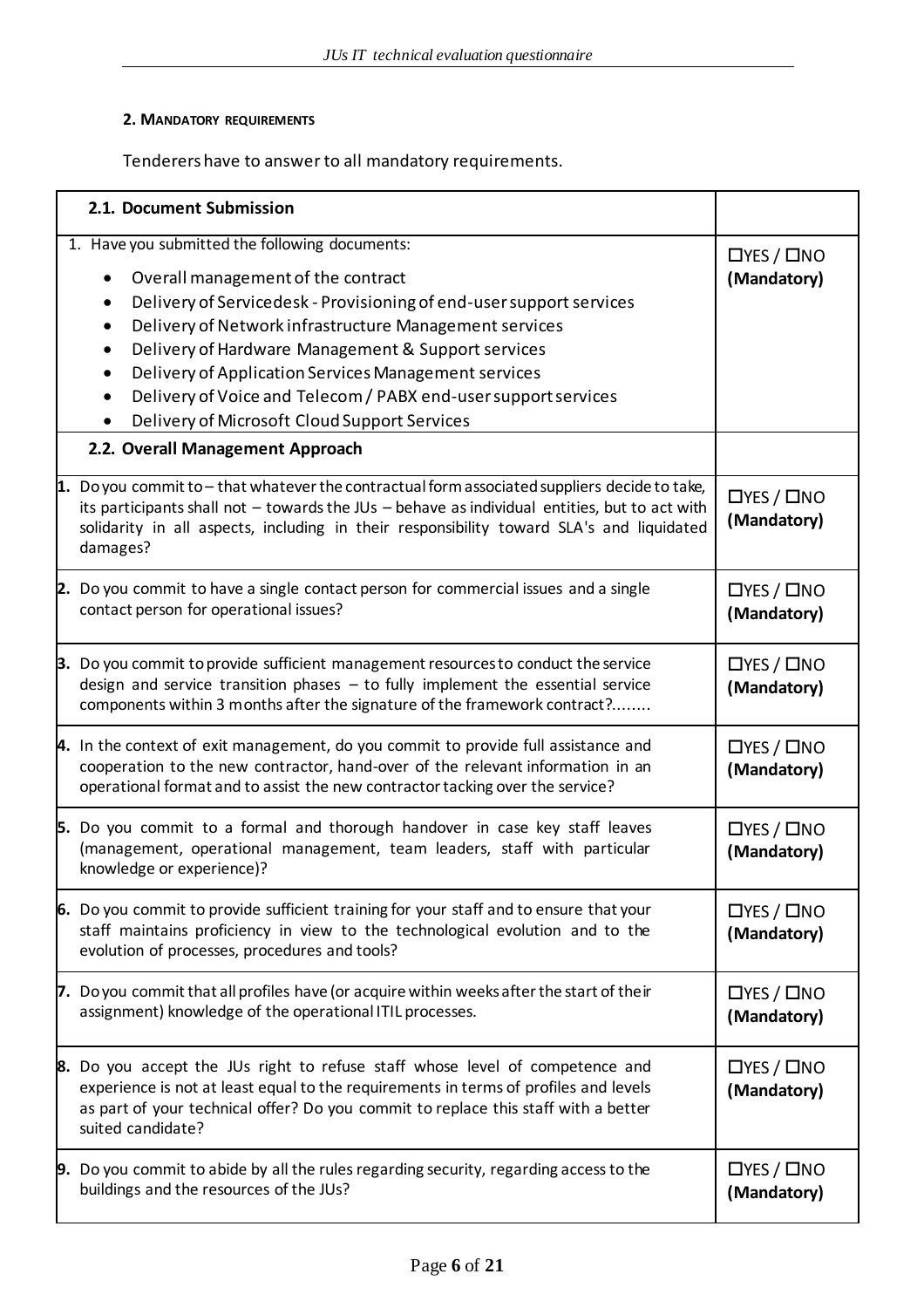#### **3. OVERALL MANAGEMENT OF THE CONTRACT (MAX.40 POINTS/MIN.20 POINTS)**

Overall management of the contract refer to the following documents:

- Annex A1 Service Requirements
- Annex B2 Service Level Agreement for Managed Services

In reply to the requirements in those documents, the tenderer must supply an explanatory document: "Overall management of the contract" is (**max 15 pages**) divided in the following 4 parts:

- o Overall Vision and Approach **(max. 10 Points)**
- o Phase-in, phase-out **(max. 10 Points)**
- o Reporting and meeting minutes**(max. 10 Points)**
- o Quality Control **(max. 10 Points)**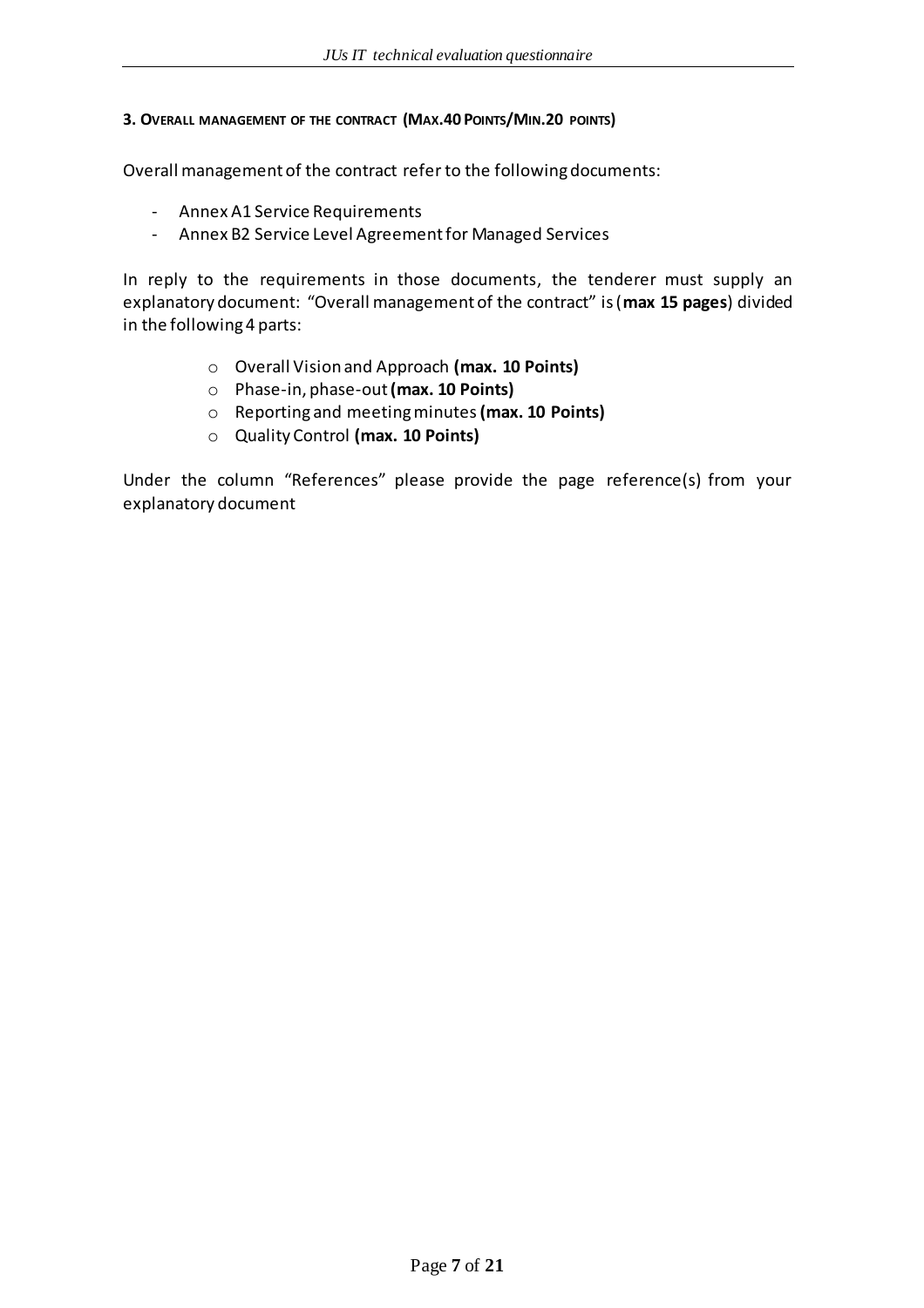|                                   | 3.1. Overall management of the contract                                                                                                                                                                                                                                                                                                                             | <b>MAX POINTS: 40</b>  |    |                   |  |  |
|-----------------------------------|---------------------------------------------------------------------------------------------------------------------------------------------------------------------------------------------------------------------------------------------------------------------------------------------------------------------------------------------------------------------|------------------------|----|-------------------|--|--|
|                                   | 3.1.1. Overall Vision and Approach                                                                                                                                                                                                                                                                                                                                  | <b>MAX. POINTS: 10</b> |    | <b>REFERENCES</b> |  |  |
| Max.<br>: ל<br>Points             | Detail the resources you propose for the contract. Describe their roles and<br>high-level work that you propose to assign to the team members based<br>on the profiles described in the service requirements.                                                                                                                                                       |                        |    |                   |  |  |
| Max.<br>5 <sup>1</sup><br>Points  | Describe you approach to training, communication, methodology, the use<br>of a ticketing system and other tools or techniques.                                                                                                                                                                                                                                      |                        |    |                   |  |  |
|                                   | 3.1.2. Phase-in, phase-out                                                                                                                                                                                                                                                                                                                                          | <b>MAX POINTS 10</b>   |    | <b>REFERENCES</b> |  |  |
| Max.<br>5:<br>Points              | Phase-in<br>How do you propose to manage the phase-in of the framework contract<br>(e.g. during the 6 first months) in order to be in a position to provide the<br>best services to the JUs at the shortest possible time?                                                                                                                                          |                        |    |                   |  |  |
| Max.5<br>Points                   | Phase-out<br>Detail your proposal for a smooth handover of the Servicedesk and<br>procedures at the end of the contract. Describe how you would foresee<br>the transfer of all delivery results. Please explain which elements you<br>consider as delivery results that you plan to handover and describe your<br>reasoning behind your specific handover approach. |                        |    |                   |  |  |
|                                   | 3.1.3. Reporting and meeting minutes                                                                                                                                                                                                                                                                                                                                | <b>MAX POINTS</b>      | 10 | <b>REFERENCES</b> |  |  |
| Max.<br>Points                    | 10 <sup>1</sup><br>Describe how you intend to organise the process of reporting on your<br>activities for the framework contract in conformity with the Service<br>Requirements and the Service Level Agreement you will implement.<br>Describe your approach to the meeting structure and template for agenda<br>and minutes.                                      |                        |    |                   |  |  |
| 3.1.4. Quality Control            |                                                                                                                                                                                                                                                                                                                                                                     | <b>MAX POINTS 10</b>   |    | <b>REFERENCES</b> |  |  |
| Max.<br>10 <sup>3</sup><br>Points | Describe the quality control and quality assurance measures that you<br>would offer to put in place to ensure a high-quality provisioning of<br>services. Describe the security- and confidentiality-related practices you<br>will put in place when executing the framework contract (e.g. concerning<br>staff, infrastructure and electronic communications)      |                        |    |                   |  |  |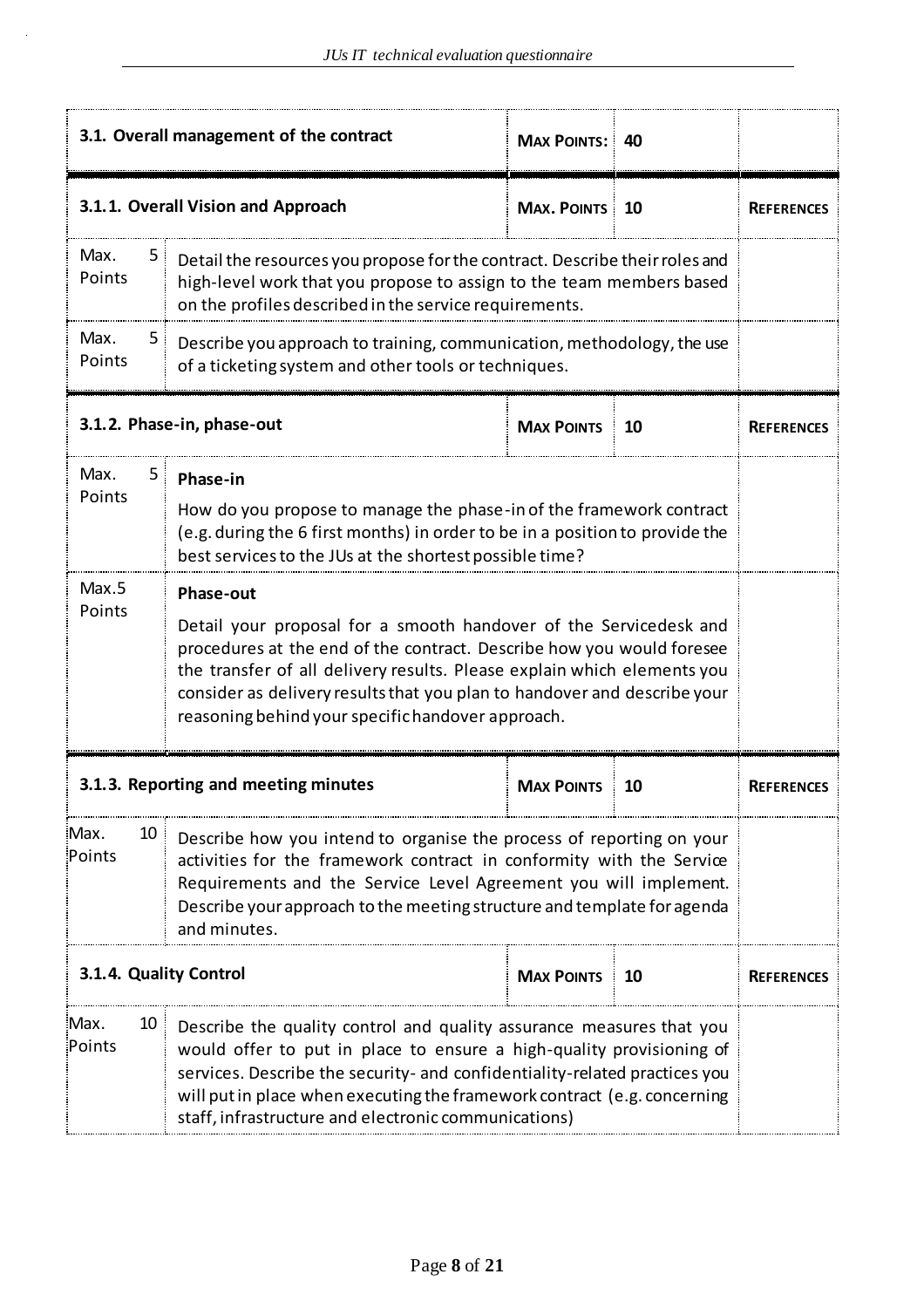#### **4. SERVICEDESK - PROVISIONING OF END-USER SUPPORT SERVICES (MAX.150POINTS/MIN. 75 POINTS)**

Servicedesk - Provisioning of end-user support services refer to the following documents:

- Annex A1 Service Requirements
- Annex B2 Service Level Agreement for Managed Services

In reply to the requirements in those documents, the tenderer must supply an explanatory document: "Delivery of Servicedesk - Provisioning of end-user support services" is (**max 25 pages**) divided in the following 4 parts:

- o Overall Vision and Approach **(max. 10 Points)**
- o Service Delivery Plan **(max. 40 Points)**
- o Management of servicedesk **(max. 50 Points)**
- o Approach to Service Level Management **(max. 50 Points)**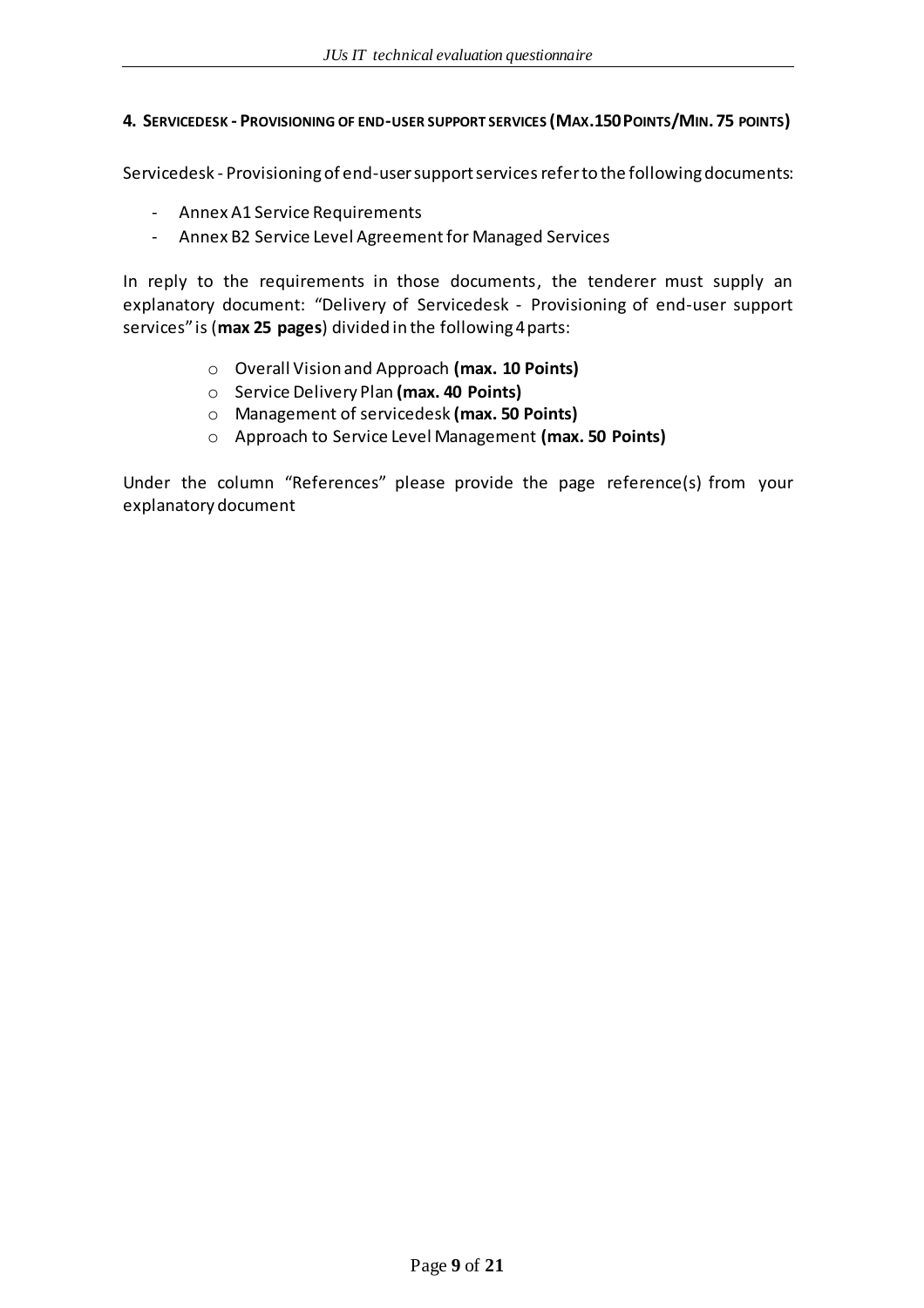| 4.1. Servicedesk - Provisioning of end-user support<br>services |                                                                                                                                                                                                                                   | <b>MAX POINTS:</b>                                                                                                                                                    | 150                |    |                   |  |
|-----------------------------------------------------------------|-----------------------------------------------------------------------------------------------------------------------------------------------------------------------------------------------------------------------------------|-----------------------------------------------------------------------------------------------------------------------------------------------------------------------|--------------------|----|-------------------|--|
|                                                                 |                                                                                                                                                                                                                                   | 4.1.1. Overall Vision and Approach                                                                                                                                    | <b>MAX. POINTS</b> | 10 | <b>REFERENCES</b> |  |
| Max.10<br>Points                                                | Describe your structural approach to achieving the requirements expressed<br>in Annex A1, §3.1, explain in particular the contractual structure to be<br>implemented.                                                             |                                                                                                                                                                       |                    |    |                   |  |
|                                                                 | 4.1.2. Service Delivery Plan<br><b>MAX POINTS</b><br>40<br><b>REFERENCES</b>                                                                                                                                                      |                                                                                                                                                                       |                    |    |                   |  |
| Max.10<br>Points                                                | <b>Overall Approach</b><br>Describe your general approach to the delivery of services.                                                                                                                                            |                                                                                                                                                                       |                    |    |                   |  |
| Max.15<br>Points                                                | <b>Essential Requirements</b><br>Describe your approach to the internal team organisation, responsibility<br>allocation, work schedules covering the required availability of service and<br>covering the variations in workload. |                                                                                                                                                                       |                    |    |                   |  |
| Max.15<br>Points                                                | <b>Security Management</b><br>Describe you approach to the security management and Business Continuity<br>Management                                                                                                              |                                                                                                                                                                       |                    |    |                   |  |
|                                                                 | 4.1.3. Management of servicedesk<br><b>MAX POINTS</b><br>50                                                                                                                                                                       |                                                                                                                                                                       |                    |    | <b>REFERENCES</b> |  |
| :Max.                                                           |                                                                                                                                                                                                                                   | 10 Overall Approach                                                                                                                                                   |                    |    |                   |  |
| Points                                                          |                                                                                                                                                                                                                                   | Describe your general approach to the delivery of services.                                                                                                           |                    |    |                   |  |
| :Max.<br>Points                                                 |                                                                                                                                                                                                                                   | 10 Staffing Approach                                                                                                                                                  |                    |    |                   |  |
|                                                                 |                                                                                                                                                                                                                                   | Describe your general approach to determining the number of staff (# FTEs)<br>required to provide a service based on the Service Requirement.                         |                    |    |                   |  |
| Max.                                                            | 10 <sub>1</sub>                                                                                                                                                                                                                   | <b>Profiles and Levels</b>                                                                                                                                            |                    |    |                   |  |
| Points                                                          |                                                                                                                                                                                                                                   | Describe how you will ascertain that every staff you intend to recruit<br>corresponds to these requirements.                                                          |                    |    |                   |  |
|                                                                 | Explain which profile-levels will be assigned to the various areas of<br>responsibility and levels of competence. Explain how your choices ensure<br>that all services required will be covered.                                  |                                                                                                                                                                       |                    |    |                   |  |
| :Max.                                                           | 20                                                                                                                                                                                                                                | Meeting essential and specific requirements                                                                                                                           |                    |    |                   |  |
| Points                                                          |                                                                                                                                                                                                                                   | The tenderer must describe how he will:                                                                                                                               |                    |    |                   |  |
|                                                                 |                                                                                                                                                                                                                                   | Fulfil the activities described in Annex A1 §3.1 "Hotline service" and<br>"Ticketing system"<br>Fulfil the activities described in Annex A1 §3.1 "Proximity Services" |                    |    |                   |  |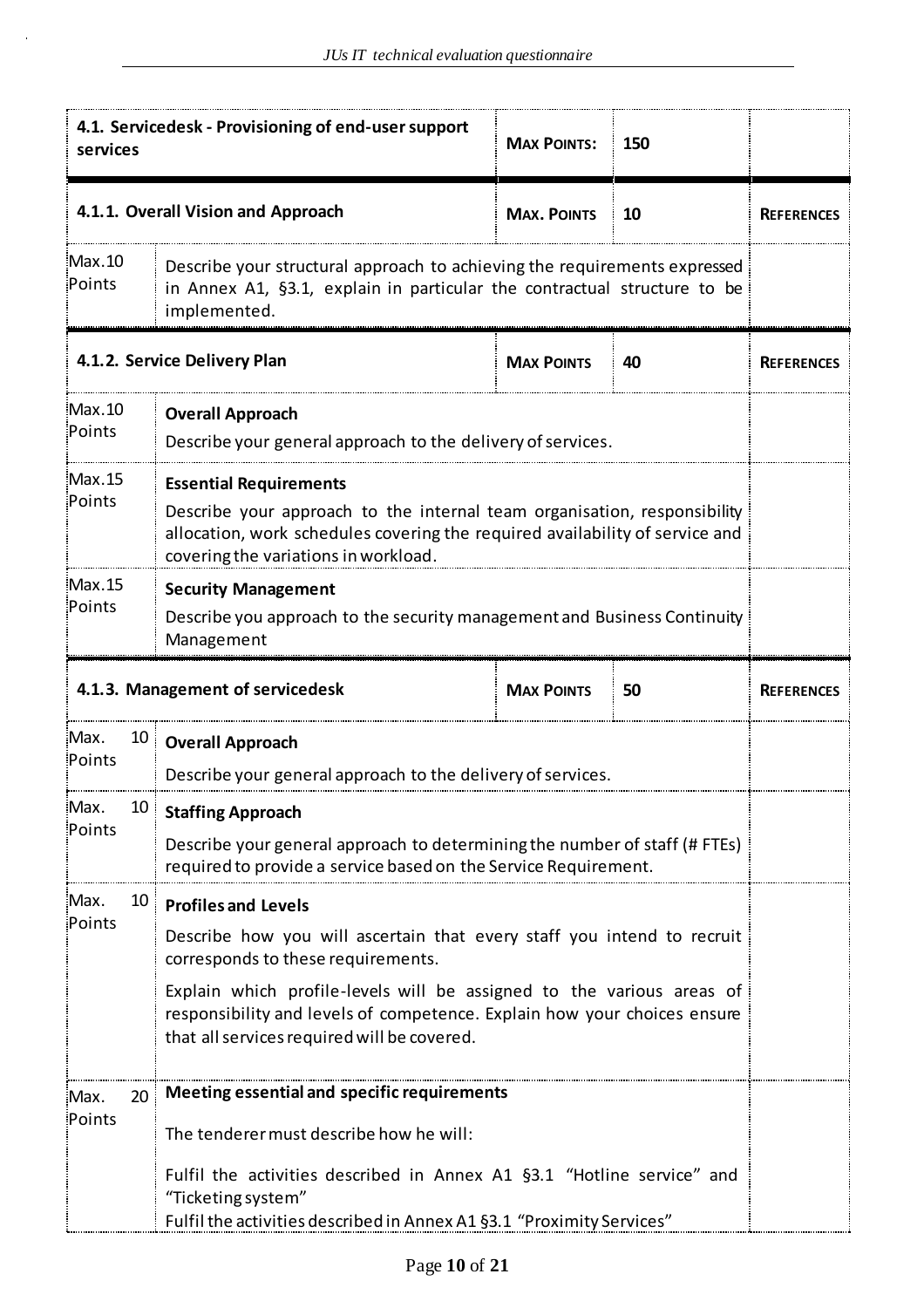|                  | Fulfil the activities described in Annex A1 §3.1. "Change, Incident and<br>Problem management"                                                                                                                                                                                               |                   |    |                   |  |  |
|------------------|----------------------------------------------------------------------------------------------------------------------------------------------------------------------------------------------------------------------------------------------------------------------------------------------|-------------------|----|-------------------|--|--|
|                  | 4.1.4. Approach to Service Level Management                                                                                                                                                                                                                                                  | <b>MAX POINTS</b> | 50 | <b>REFERENCES</b> |  |  |
| Max.10<br>Points | <b>Overall Approach</b><br>Describe your general approach to the delivery of services.                                                                                                                                                                                                       |                   |    |                   |  |  |
| Max.10<br>Points | <b>Staffing Approach</b>                                                                                                                                                                                                                                                                     |                   |    |                   |  |  |
|                  | Describe your general approach to determining the number of staff (# FTEs)<br>required to provide a service based on the Service Requirement.                                                                                                                                                |                   |    |                   |  |  |
| Max.10<br>Points | <b>Profiles and Levels</b>                                                                                                                                                                                                                                                                   |                   |    |                   |  |  |
|                  | Describe how you will ascertain that every staff you intend to recruit<br>corresponds to these requirements.                                                                                                                                                                                 |                   |    |                   |  |  |
|                  | Explain which profile-levels will be assigned to the various areas of<br>responsibility and levels of competence. Explain how your choices ensure<br>that all services required will be covered.                                                                                             |                   |    |                   |  |  |
| Max.10           | Procedures, control and follow-up                                                                                                                                                                                                                                                            |                   |    |                   |  |  |
| Points           | The tenderer has to provide a summary description of procedures to be used<br>to sustain the SLA.                                                                                                                                                                                            |                   |    |                   |  |  |
|                  | The tender has to indicate his approach to maintain General Performance<br>Indicators (GPI), Key Performance Indicators (KPI) and Quality Indicators (QI)<br>under control; and how he will act in case of temporary underperformances<br>to return rapidly to a satisfactory service level. |                   |    |                   |  |  |
| Max.10<br>Points | <b>Continual Service improvement</b><br>The tender has to indicate his approach to Continual Service Improvement<br>specifically to increase overall service quality.                                                                                                                        |                   |    |                   |  |  |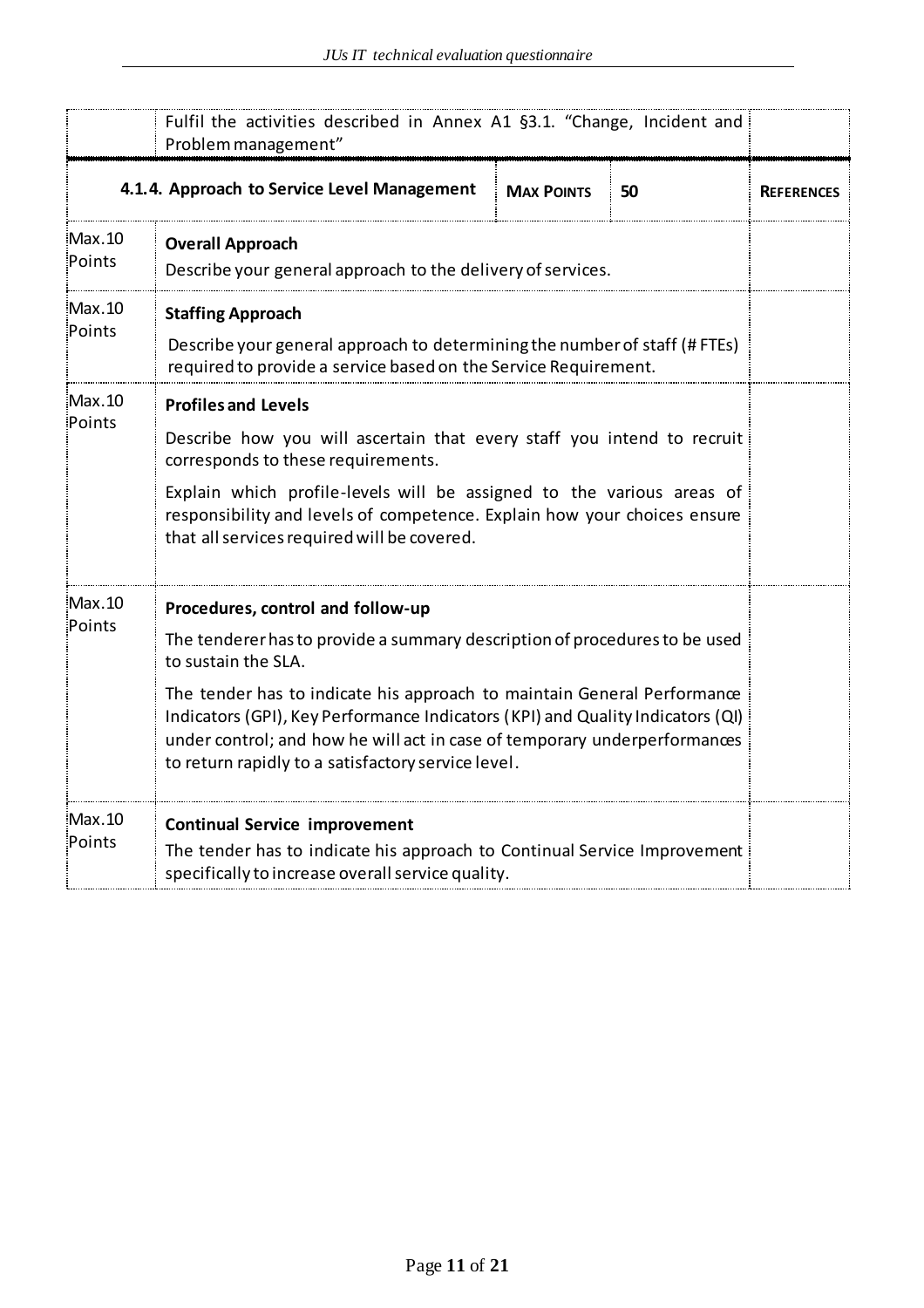#### **5. NETWORK INFRASTRUCTURE MANAGEMENT SERVICES (100POINTS/MIN. 50 POINTS)**

Network infrastructure Management servicesrefer to the following documents:

- Annex A1 Service Requirements
- Annex B2 Service Level Agreement for Managed Services

In reply to the requirements in those documents, the tenderer must supply an explanatory document: "Delivery of Network infrastructure Management services" is (**max 15 pages**) divided in the following 4 parts:

- o Overall Vision and Approach **(max. 10 Points)**
- o Network Connectivity and Management **(max. 30 Points)**
- o Wireless Infrastructure **(max. 30 Points)**
- o VPN or equivalent technology **(max. 30 Points)**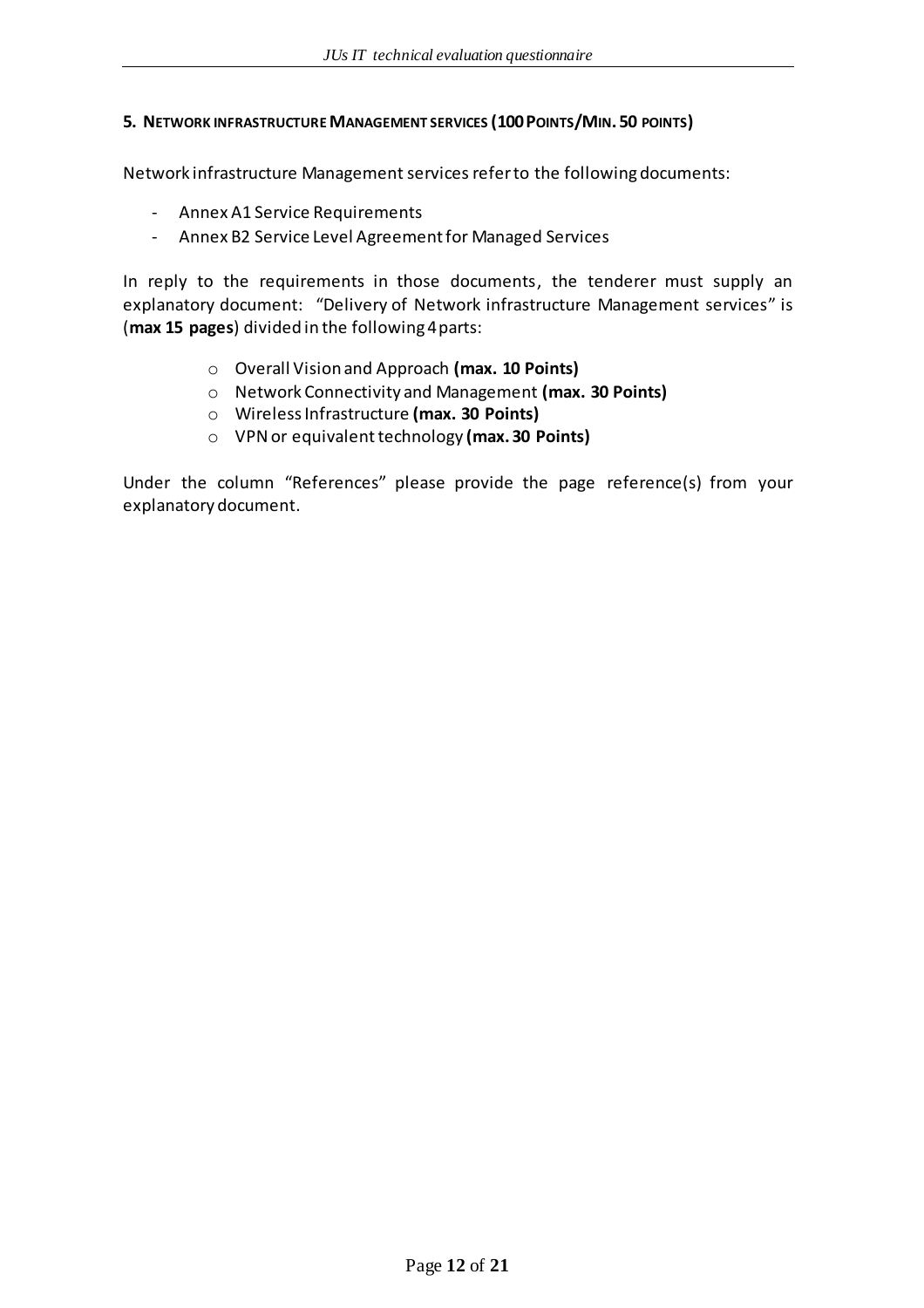|                                                                                                                                                                                                                                                                                                                                                                         |                | 5.1. Network infrastructure Management services                                                                                        | <b>MAX POINTS: 100</b> |    |                   |
|-------------------------------------------------------------------------------------------------------------------------------------------------------------------------------------------------------------------------------------------------------------------------------------------------------------------------------------------------------------------------|----------------|----------------------------------------------------------------------------------------------------------------------------------------|------------------------|----|-------------------|
|                                                                                                                                                                                                                                                                                                                                                                         |                | 5.1.1. Overall Vision and Approach                                                                                                     | <b>MAX POINTS</b>      | 10 | <b>REFERENCES</b> |
| max.<br>$10$ 1. Describe your structural approach to achieving the requirements<br>Points<br>expressed in Annex A1, §3.2, explain in particular the contractual<br>structure to be implemented.                                                                                                                                                                         |                |                                                                                                                                        |                        |    |                   |
|                                                                                                                                                                                                                                                                                                                                                                         |                | 5.1.2. Network Connectivity and Management                                                                                             | <b>MAX POINTS</b>      | 30 | <b>REFERENCES</b> |
| 15 1. Essential Requirements<br>max.<br>Points<br>Describe your approach to the service availability, maintenance,<br>monitoring, statistics, reporting and documentation.                                                                                                                                                                                              |                |                                                                                                                                        |                        |    |                   |
| max.<br>Points                                                                                                                                                                                                                                                                                                                                                          |                | <sup>15</sup> 2. Security Management<br>Describe you approach to the security management and Business<br><b>Continuity Management.</b> |                        |    |                   |
| 5.1.3. Wireless Infrastructure<br><b>MAX POINTS</b><br>30                                                                                                                                                                                                                                                                                                               |                |                                                                                                                                        | <b>REFERENCES</b>      |    |                   |
| max.<br><sup>15</sup> 1. Overall Approach<br>Points<br>Describe your general approach to the delivery of services.                                                                                                                                                                                                                                                      |                |                                                                                                                                        |                        |    |                   |
| Meeting essential and specific requirements<br>$15$ 2.<br>max.<br>Points<br>The tenderer must describe how he will:<br>provide access to Internet to JUs' guests and visitors, as well as a<br>dedicated network for the staff;<br>Isolate the WiFi traffic from the local network of the JUs;<br>Manage, monitor and report on the services provided over the<br>WiFi. |                |                                                                                                                                        |                        |    |                   |
|                                                                                                                                                                                                                                                                                                                                                                         |                | 5.1.4. VPN or equivalent technology                                                                                                    | <b>MAX POINTS</b>      | 30 | <b>REFERENCES</b> |
| max.<br>Points                                                                                                                                                                                                                                                                                                                                                          | $15 \vert_{1}$ | <b>Overall Approach</b><br>Describe your general approach to the delivery of services.                                                 |                        |    |                   |
| Meeting essential and specific requirements<br>$15$ 2.<br>max.<br>Points<br>The tenderer must describe how he will maintain and improve the<br>solution in place as described in chapter 1.1.8 of Annex A1 Service<br>Requirements.                                                                                                                                     |                |                                                                                                                                        |                        |    |                   |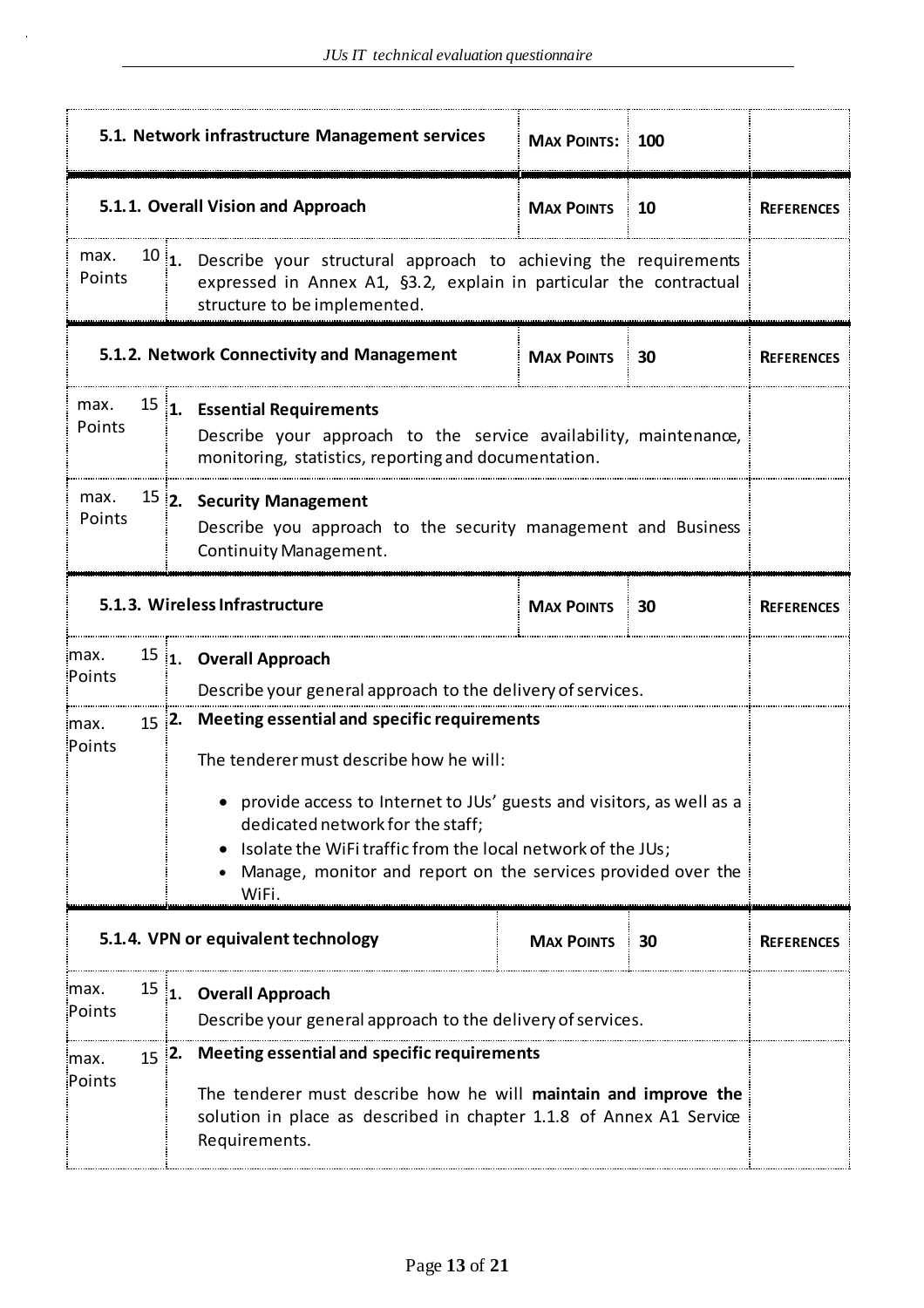#### **6. HARDWARE MANAGEMENT & SUPPORT SERVICES (70 POINTS/MIN. 35 POINTS )**

Hardware Management & Support servicesrefer to the following documents:

- Annex A1 Service Requirements
- Annex B2 Service Level Agreement for Managed Services

In reply to the requirements in those documents, the tenderer must supply an explanatory document: "Delivery of Hardware Management & Support services" is (**max 10 pages**) divided in the following 4 parts:

- o Overall Vision and Approach **(max. 20 Points)**
- o Setup and installation of end-user equipment **(max. 30 Points)**
- o Multi-functional devices (MFDs) management **(max. 10 Points)**
- o Equipment Repair Services & Disposal **(max. 10 Points)**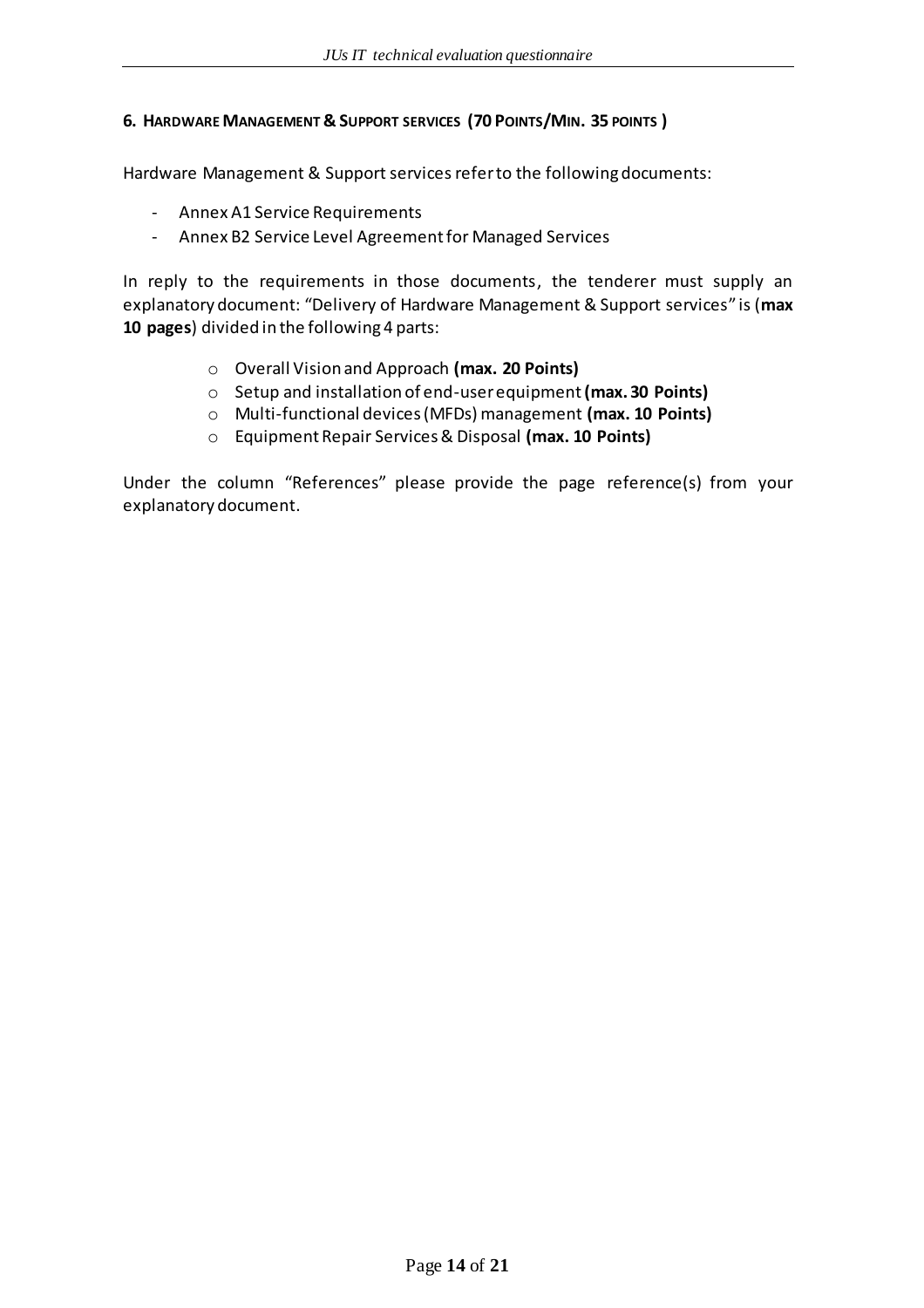|                                                                                                                                                                                                                                                                                                                                                        | 6.1. Harware Management & Support Services                                                                                                                                                  | <b>MAX POINTS: 70</b> |    |                   |  |
|--------------------------------------------------------------------------------------------------------------------------------------------------------------------------------------------------------------------------------------------------------------------------------------------------------------------------------------------------------|---------------------------------------------------------------------------------------------------------------------------------------------------------------------------------------------|-----------------------|----|-------------------|--|
|                                                                                                                                                                                                                                                                                                                                                        | 6.1.1. Overall Vision and Approach                                                                                                                                                          | <b>MAX POINTS</b>     | 10 | <b>REFERENCES</b> |  |
| imax.<br>Points                                                                                                                                                                                                                                                                                                                                        | 10 <sup>1</sup><br>1. Describe your structural approach to achieving the requirements<br>expressed in Annex A1, §3.3, explain in particular the contractual<br>structure to be implemented. |                       |    |                   |  |
|                                                                                                                                                                                                                                                                                                                                                        | 6.1.2. Setup and installation of end-user equipment                                                                                                                                         | <b>MAX POINTS</b>     | 30 | <b>REFERENCES</b> |  |
| 15<br>max.<br>1. Overall Approach<br>Points<br>Describe your general approach to the delivery of services with specific<br>attention to:<br>the firmware patching methodology<br>securing the devices                                                                                                                                                  |                                                                                                                                                                                             |                       |    |                   |  |
| 15<br>max.<br>2. Essential Requirements<br>Points<br>Describe your approach to the building and provisioning of the driver<br>-related aspects of the reference configuration images, taking into<br>consideration the following constraints:<br>The hardware reference models may change each year<br>Each JU might select its own reference model(s) |                                                                                                                                                                                             |                       |    |                   |  |
|                                                                                                                                                                                                                                                                                                                                                        | 6.1.3. Multi-functional devices (MFDs) management                                                                                                                                           | <b>MAX POINTS</b>     | 15 | <b>REFERENCES</b> |  |
| 5 :<br>:max.<br>∶Points                                                                                                                                                                                                                                                                                                                                | 1. Overall Approach<br>Describe your general approach to the delivery of services.                                                                                                          |                       |    |                   |  |
| Meeting essential and specific requirements<br>2.<br>10<br>max.<br>Points<br>The tenderer must describe how he will take over the complete<br>management of the existing and any future copiers including<br>installation of devices, services, supplies and repairs requests.                                                                         |                                                                                                                                                                                             |                       |    |                   |  |
|                                                                                                                                                                                                                                                                                                                                                        | 6.1.4. Equipment Repair Services & Disposal                                                                                                                                                 | <b>MAX POINTS</b>     | 15 | <b>REFERENCES</b> |  |
| 15<br>max.<br>Points                                                                                                                                                                                                                                                                                                                                   | Describe in detail your approach to the delivery of services as<br>described in the relevant paragraphs of point 3.3 of Annex A1 Service<br>Requirements.                                   |                       |    |                   |  |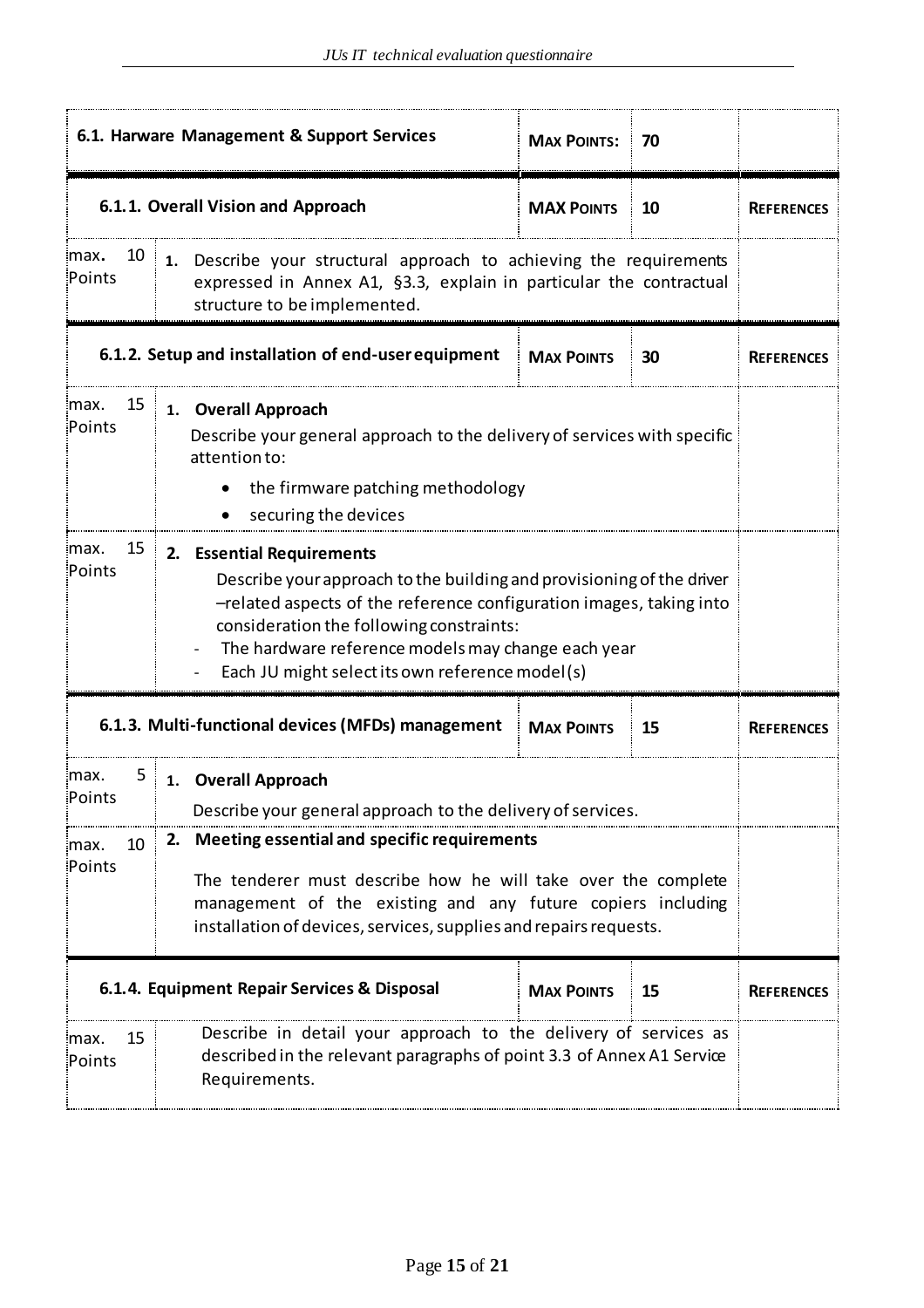#### **7. APPLICATION SERVICES MANAGEMENT SERVICES (90 POINTS/MIN 45 POINTS)**

Application Services Management servicesrefer to the following documents:

- Annex A1 Service Requirements
- Annex B2 Service Level Agreement for Managed Services

In reply to the requirements in those documents, the tenderer must supply an explanatory document: "Delivery of Application Services Management services" is (**max 15 pages**) divided in the following 4 parts:

- o Overall Vision and Approach **(max 10 Points)**
- o Server OS and application maintenance **(max 30 Points)**
- o Client OS and application maintenance **(max 20 Points)**
- o Security Management **(max 30 Points)**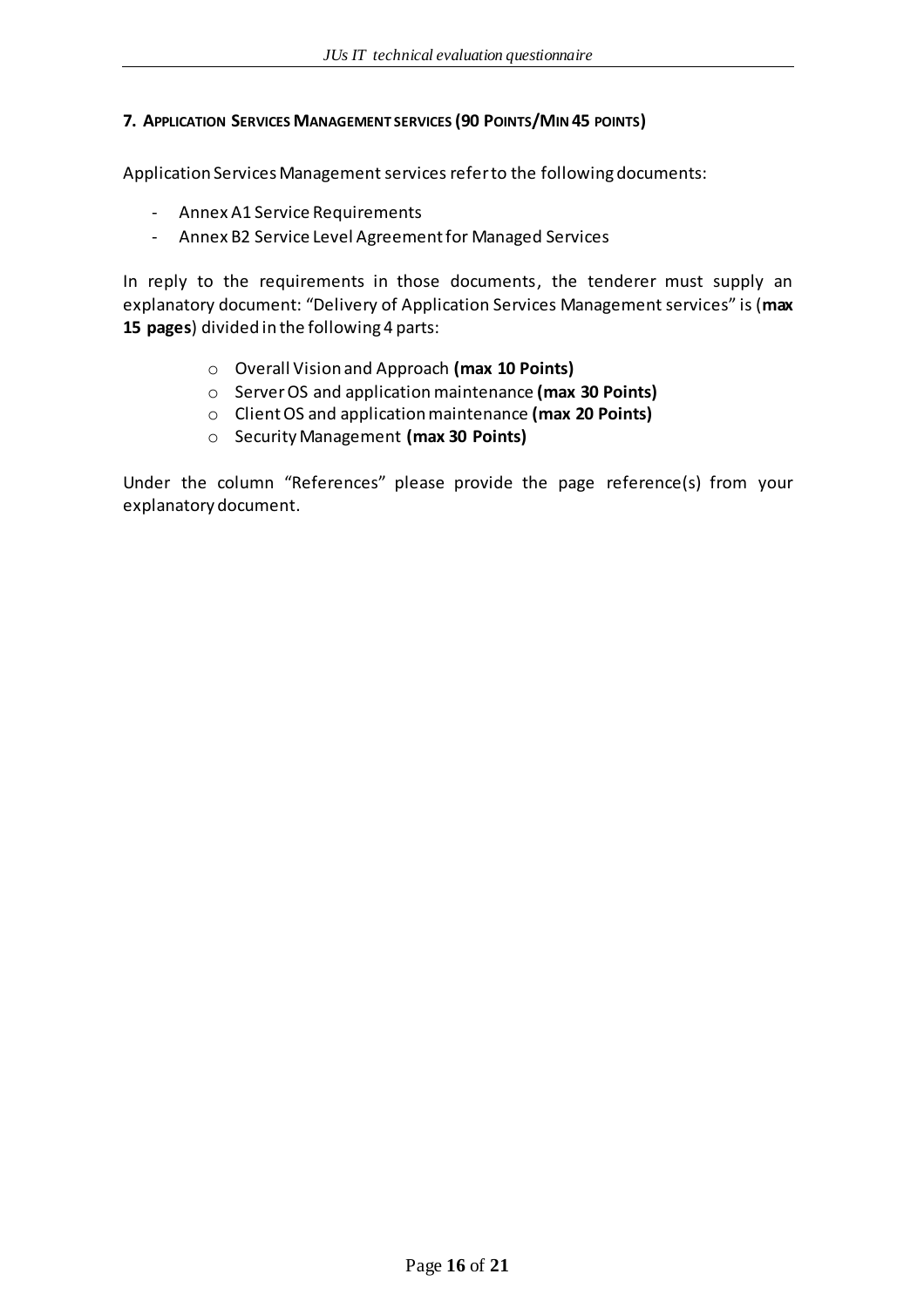|                                                                                                                                                                                                                                                                   |                                                                                                                                                                               | 7.1. Application Services Management services                                                                                                                                                                                                                                                                                                                                                                                         | <b>MAX POINTS: 90</b> |  |                   |
|-------------------------------------------------------------------------------------------------------------------------------------------------------------------------------------------------------------------------------------------------------------------|-------------------------------------------------------------------------------------------------------------------------------------------------------------------------------|---------------------------------------------------------------------------------------------------------------------------------------------------------------------------------------------------------------------------------------------------------------------------------------------------------------------------------------------------------------------------------------------------------------------------------------|-----------------------|--|-------------------|
|                                                                                                                                                                                                                                                                   |                                                                                                                                                                               | 7.1.1. Overall Vision and Approach                                                                                                                                                                                                                                                                                                                                                                                                    | <b>MAX POINTS 10</b>  |  | <b>REFERENCES</b> |
| max<br>Points                                                                                                                                                                                                                                                     | $10$ 1. Describe your structural approach to achieving the requirements<br>expressed in Annex A1, §3.4, explain in particular the contractual<br>structure to be implemented. |                                                                                                                                                                                                                                                                                                                                                                                                                                       |                       |  |                   |
|                                                                                                                                                                                                                                                                   | 7.1.2. Server OS and application maintenance<br><b>MAX POINTS</b><br>$\frac{1}{2}$ 30                                                                                         |                                                                                                                                                                                                                                                                                                                                                                                                                                       |                       |  | <b>REFERENCES</b> |
| max<br>Points<br>max<br>Points                                                                                                                                                                                                                                    |                                                                                                                                                                               | 15 1. Overall Approach<br>Describe your general approach to the delivery of services with specific<br>attention to:<br>the patching methodology<br>keeping up with the build releases of the server operating systems<br>securing the server software<br>$15$   2. Essential Requirements<br>Describe your approach to the provisioning of the server OS, patching<br>methodology, monitoring of the servers' health and performance. |                       |  |                   |
| 7.1.3. Client OS and application maintenance<br><b>MAX POINTS</b><br>20                                                                                                                                                                                           |                                                                                                                                                                               |                                                                                                                                                                                                                                                                                                                                                                                                                                       | <b>REFERENCES</b>     |  |                   |
| 10 1. Overall Approach<br>max<br>Points<br>Describe your general approach to the delivery of services with specific<br>attention to:<br>the patching methodology<br>keeping up with the new releases of the client OS and software<br>securing the client devices |                                                                                                                                                                               |                                                                                                                                                                                                                                                                                                                                                                                                                                       |                       |  |                   |
| max                                                                                                                                                                                                                                                               |                                                                                                                                                                               | $10$ 2. Essential Requirements                                                                                                                                                                                                                                                                                                                                                                                                        |                       |  |                   |
| Points<br>Describe your approach to the provisioning of the client OS and<br>software applications, patching methodology, monitoring of their<br>health and performance.                                                                                          |                                                                                                                                                                               |                                                                                                                                                                                                                                                                                                                                                                                                                                       |                       |  |                   |
|                                                                                                                                                                                                                                                                   |                                                                                                                                                                               | 7.1.4. Security Management                                                                                                                                                                                                                                                                                                                                                                                                            | <b>MAX POINTS 30</b>  |  | <b>REFERENCES</b> |
| max                                                                                                                                                                                                                                                               |                                                                                                                                                                               | $15$ 1. Overall Approach                                                                                                                                                                                                                                                                                                                                                                                                              |                       |  |                   |
| Points                                                                                                                                                                                                                                                            |                                                                                                                                                                               | Describe your approach to the security anagement and business<br>continuity management (1.5 of Annex A1 - Service Requirements.                                                                                                                                                                                                                                                                                                       |                       |  |                   |
| $15$ 2. Specific requirements<br>max<br>Points<br>The tenderer has to indicate his approach to the specific requirements<br>described in 1.3.5 of Annex A1. - Service Requirements).                                                                              |                                                                                                                                                                               |                                                                                                                                                                                                                                                                                                                                                                                                                                       |                       |  |                   |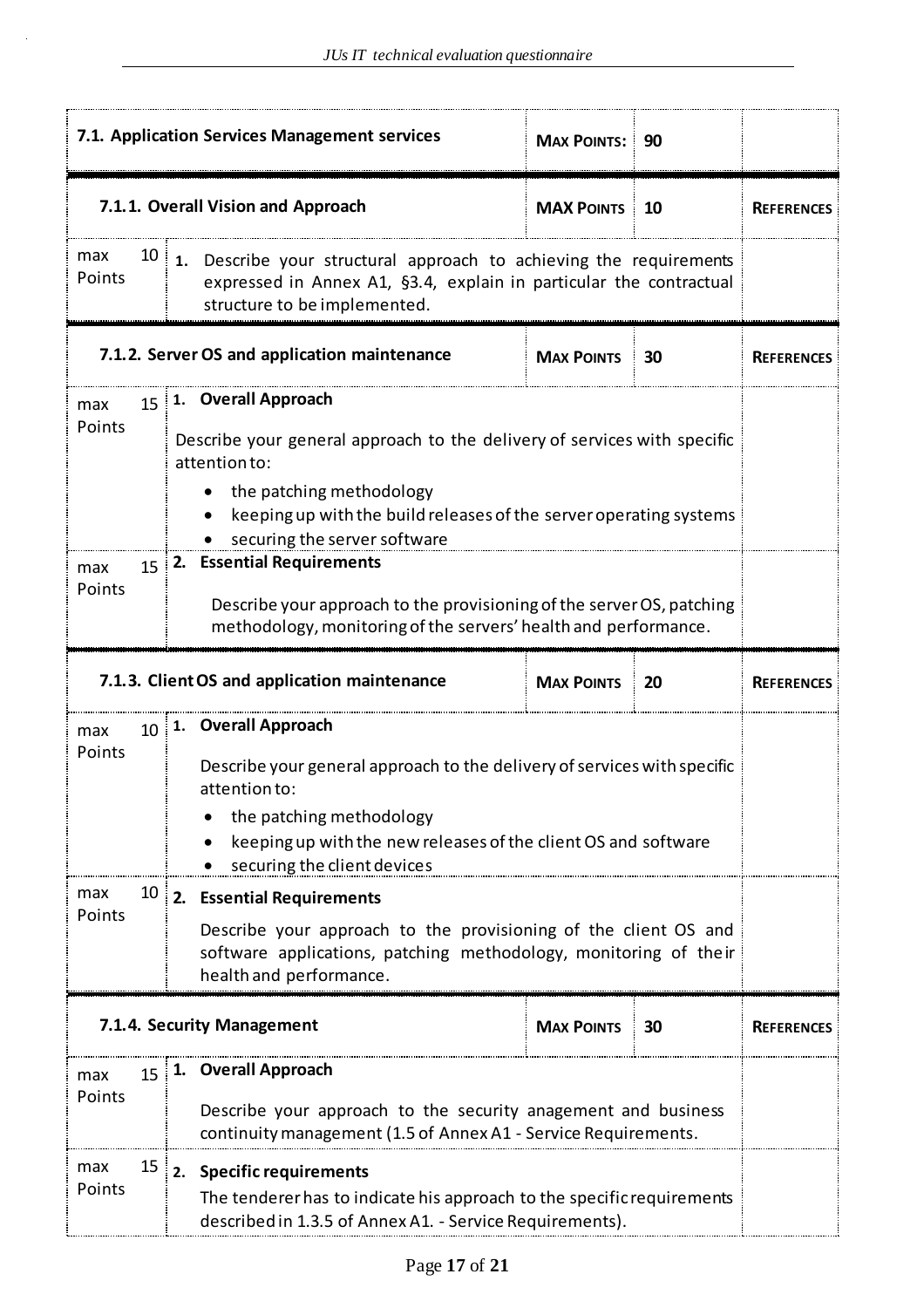#### **8. VOICE AND TELECOM / PABX END-USER SUPPORT SERVICES (90POINTS/MIN.45 POINTS)**

Voice and Telecom / PABX end-user support servicesrefer to the following documents:

- Annex A1 Service Requirements
- Annex B2 Service Level Agreement for Managed Services

In reply to the requirements in those documents, the tenderer must supply an explanatory document: "Delivery of Voice and Telecom / PABX end-user support services" is (**max 10 pages**) divided in the following 4 parts:

- o Overall Vision and Approach **(max 10 Points)**
- o End-user telephone support **(max 20 Points)**
- o Maintenance and upgrade of the PABX **(max 20 Points)**
- o Evolution towards unified communications **(max 20 Points)**
- o Reporting (all itemisation by JU) and billing solution **(max 20 Points)**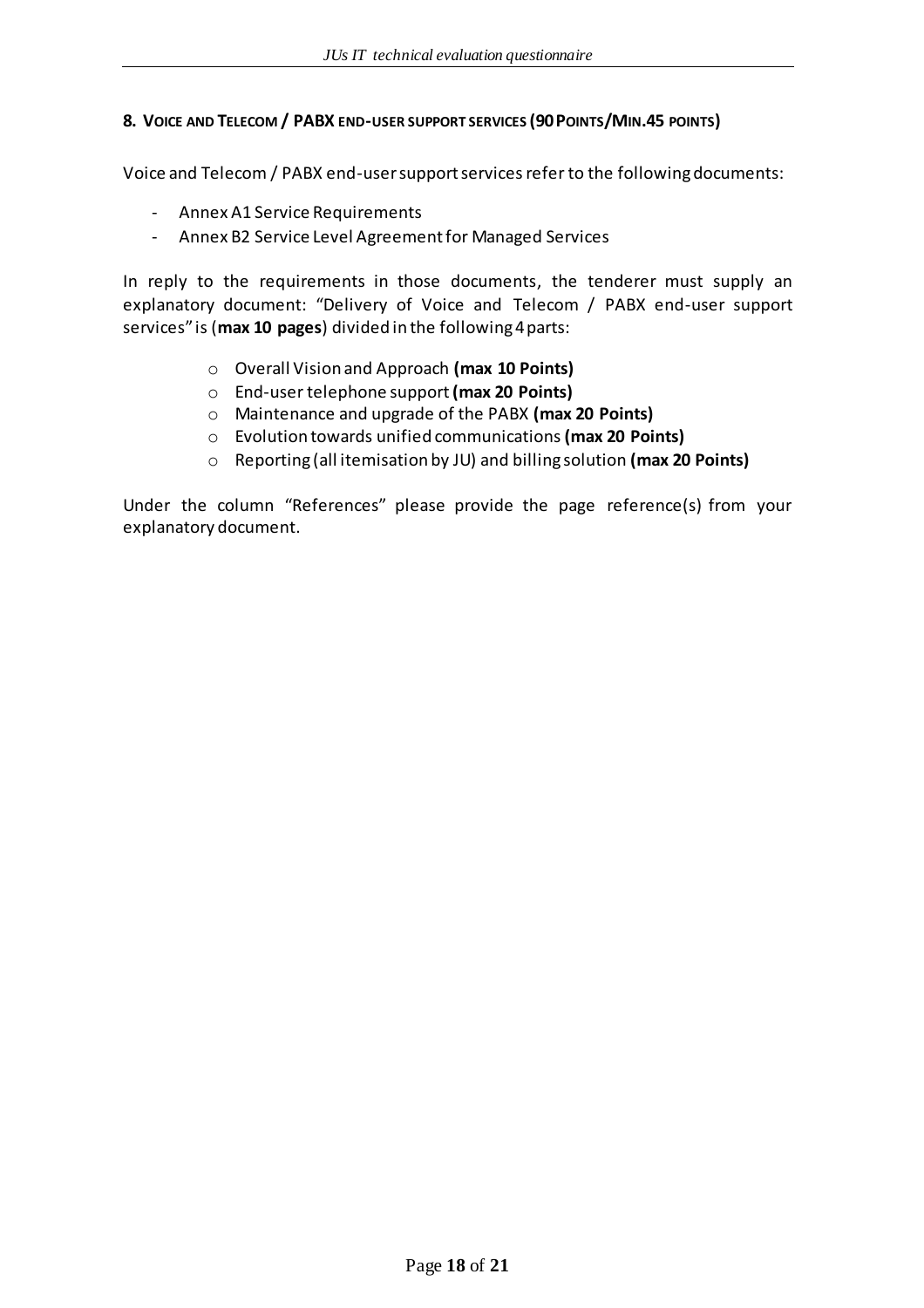| 8.1. Voice and Telecom / PABX end-user support<br><b>MAX POINTS:</b><br>90<br>services                                                                                                       |                                                              |                   |                   |                   |
|----------------------------------------------------------------------------------------------------------------------------------------------------------------------------------------------|--------------------------------------------------------------|-------------------|-------------------|-------------------|
| 8.1.1. Overall Vision and Approach<br><b>MAX POINTS</b><br>10                                                                                                                                |                                                              |                   |                   |                   |
| max<br>10<br>Describe your structural approach to achieving the requirements<br>Points<br>expressed in Annex A1, §3.5, explain in particular the contractual<br>structure to be implemented. |                                                              |                   |                   |                   |
|                                                                                                                                                                                              | 8.1.2. End-user telephone support<br><b>MAX POINTS</b><br>20 |                   |                   |                   |
| Describe your detailed approach to the delivery of end-user telephone<br>20:<br>max<br>support.<br>Points                                                                                    |                                                              |                   |                   |                   |
| 8.1.3. Maintenance and upgrade of the PABX<br><b>MAX POINTS</b><br>20                                                                                                                        |                                                              |                   |                   | <b>REFERENCES</b> |
| max<br>20<br>Describe your detailed approach to the delivery of Maintenance and<br>Points<br>upgrade of the PABX.                                                                            |                                                              |                   |                   |                   |
|                                                                                                                                                                                              | 8.1.4. Evolution towards unified communications              | <b>MAX POINTS</b> | 20                | <b>REFERENCES</b> |
| max<br>20:<br>Describe your detailed approach to the delivery of Evolution towards<br>Points<br>unified communications.                                                                      |                                                              |                   |                   |                   |
| 8.1.5. Reporting (all itemisation by JU) and billing<br><b>MAX POINTS</b><br>20<br>solution                                                                                                  |                                                              |                   | <b>REFERENCES</b> |                   |
| 20:<br>max<br>Describe your detailed approach to provide reporting (all itemisation by JU)<br>Points<br>and billing solution.                                                                |                                                              |                   |                   |                   |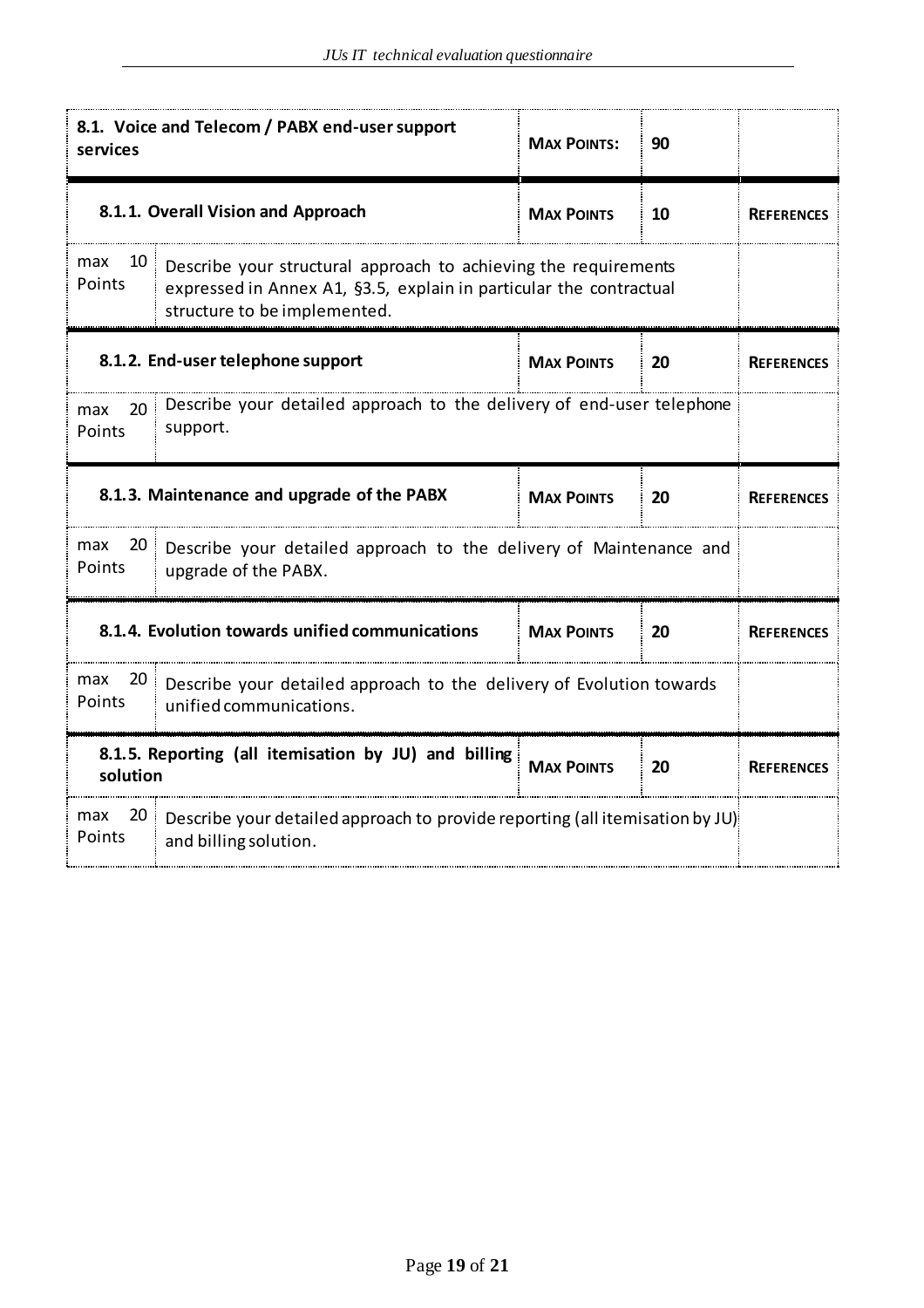#### **9. MICROSOFT CLOUD SUPPORT SERVICES (MAX. 60POINTS/MIN. 30 POINTS)**

Microsoft Cloud Support Services refer to the following documents:

- Annex A1 Service Requirements
- Annex B2 Service Level Agreement for Managed Services

In reply to the requirements in those documents, the tenderer must supply an explanatory document: "Delivery of Microsoft Cloud Support Services" is (**max 20 pages**) divided in the following 3parts:

- o Overall Vision and Approach **(Max. 10 Points)**
- o Migration **(Max. 25 Points)**
- o Management and end-user support **(Max. 25 Points)**